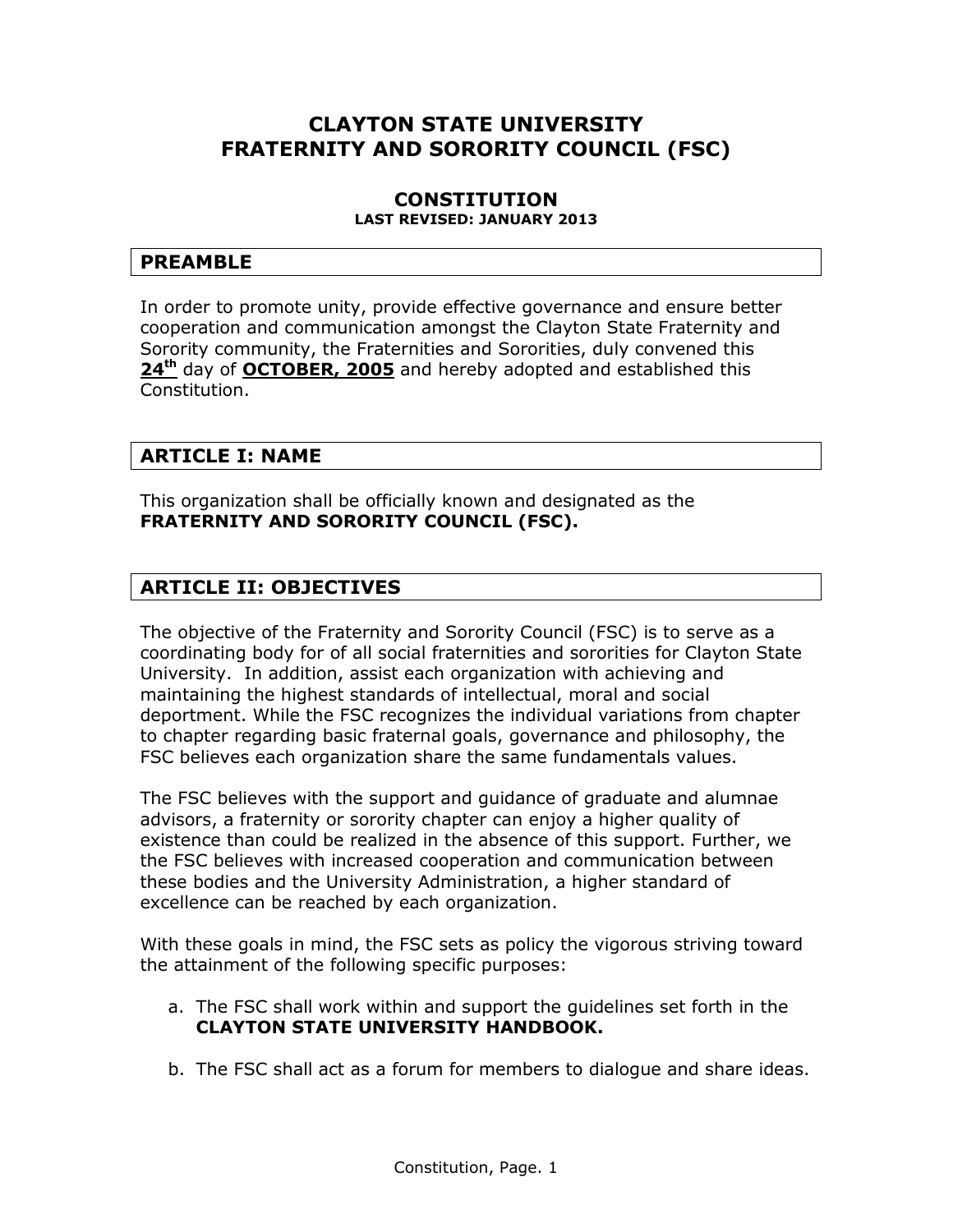- c. The FSC shall act in an advisory role for University Administration in matters pertinent to the effective operation and control of the Fraternity & Sorority System.
	- i. The FSC shall meet and work with the appropriate individuals and administrative units in order to help solve problems and create programs beneficial to Clayton State and the surrounding community.
- d. The FSC shall receive guidance from the Fraternity & Sorority Life Coordinator (FSC Advisor) in order to permit effective communication between the administration and the FSC. This enables a viable platform to discuss decisions that affect policies, procedures and structure of the Fraternity & Sorority community. This includes the granting of a voice in the decision-making process of all Committees, Councils, and Boards, which impact the Fraternity & Sorority System.

# **ARTICLE III: POWERS**

The FSC shall serve as an advisory body with limited governing jurisdiction. It may pass Resolutions and make Position Statements for dissemination to the various members of the University Community (primarily to University Administration, and individual chapters). It shall have the ability to establish in concert with the other university bodies, policies and procedures for itself. The FSC shall, whenever applicable, have a voice in the determination of policies which impact the Fraternity & Sorority community. The FSC shall not officially or unofficially advise or operate in a authoritative position of an Undergraduate Chapter.

# **ARTICLE IV: MEMBERSHIP**

**Section I:** A Chapter 'Organization' of the FSC shall be defined as an officially recognized social fraternity or sorority at Clayton State University.

**Section II:** Each Fraternity and Sorority with a seat on the Council shall have no more than one (1) vote.

**Section III:** Only recognized Fraternities or Sororities are able to participate in FSC meetings. Suspended organizations (or organizations on probation) are not permitted to attending meetings.

# **ARTICLE V: OFFICERS**

**Section I:** The officers shall serve as the Executive Board of the Fraternity & Sorority Council (FSC). The Executive Board shall consist of: President, Vice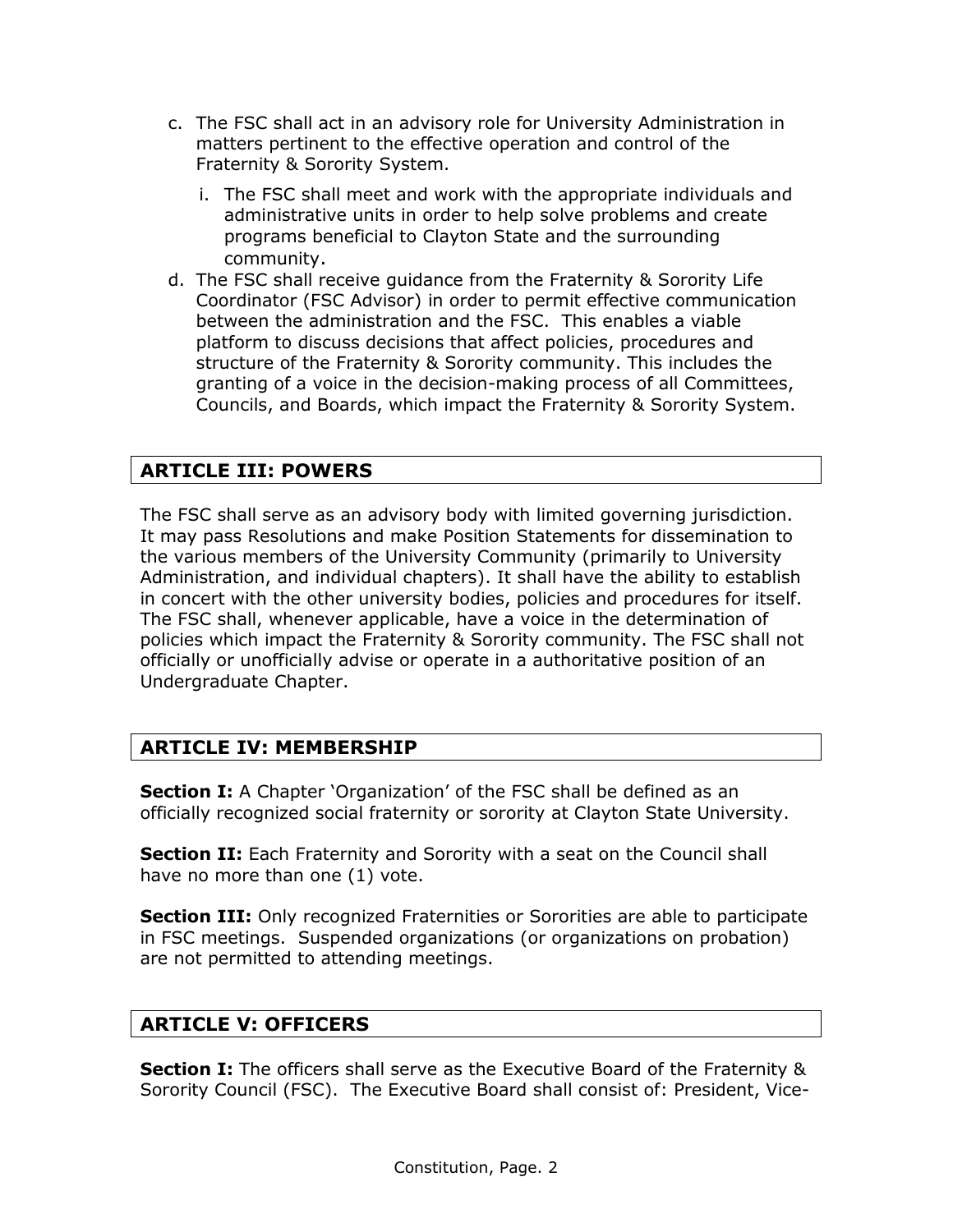President, and Secretary. The President is a stipend position. This position must maintain a 2.5 cumulative institutional GPA, a course load of at least 12 hours, and must be an active member of their organization. The Vice-President and Secretary must maintain a minimum 2.3 cumulative institutional GPA. All representatives must be active members of their respective organizations.

**Section II:** Election of officers shall be by majority vote (half + 1) of FSC members present at the meeting in which elections take place. Voting by proxy is not permitted.

In order to hold office, the candidate must be a member of a recognized Fraternity or Sorority. In the event of tie, the FSC president shall retain the tie breaking vote. \*In the event an officer is no longer considered a student of Clayton State University, the officer must immediately resign from the position and the President (or Advisor) will call for nominations within twoweeks (14 days).

**Section III:** The term of office shall be (1) year. Officers cannot hold more than one (2) consecutive year in the same position.

**Section IV:** The University Administrator responsible for Fraternity & Sorority Life shall serve as the Advisor. He/she shall assist the FSC in the dissemination of information, compilation of reports, enforcement of policies and oversight of the budget.

#### **Section V: Officer Responsibilities**

#### **A. Role of the President**

The President shall serve as the official representative of the FSC. The President shall coordinate and chair all meetings of the FSC Executive Board and general body. He/she shall work closely with the University Administrator responsible for Fraternity & Sorority Life to oversee the dissemination of information to members and other pertinent constituencies. The President shall only vote in instances of tiebreaker.

### **B. Role of the Vice President**

The Vice President shall be responsible for assisting in the dissemination of information to individual chapters and their FSC representatives. The Vice President shall be in regular communication with the FSC representative of each fraternity and sorority. The Vice President shall share information, ideas and concerns received from chapters with the Executive Board, and share with individual chapters any information shared through the Executive Board. The Vice President shall assist in the creation of agendas, and in the coordination and planning of FSC meetings.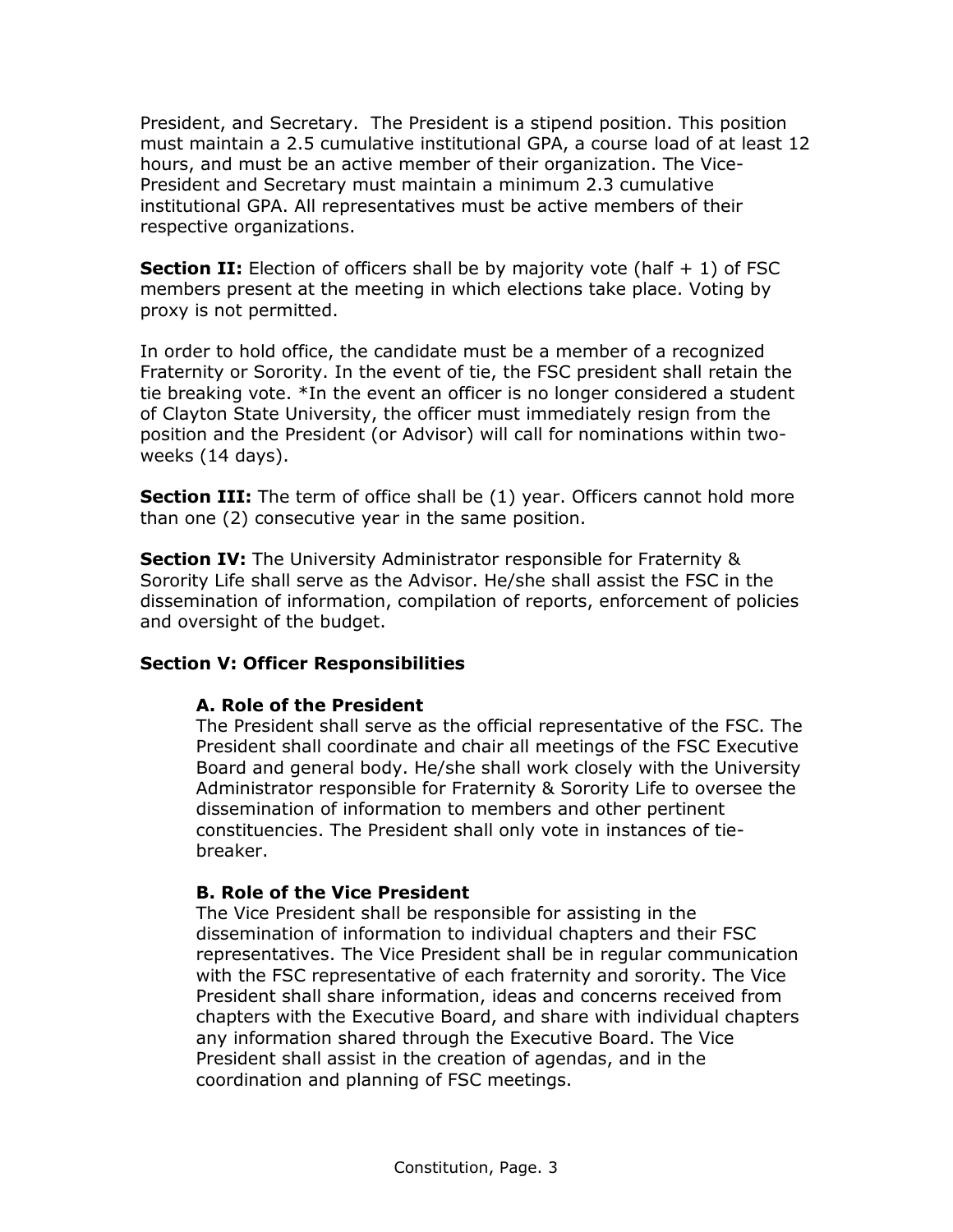#### **C. The Role of the Secretary**

The Secretary shall be responsible for recording meeting minutes, preparing formal FSC correspondence and monitoring FSC funds. The Secretary will chair meetings if the President or Vice President is unable to attend formal, scheduled meetings. The secretary will ensure sure all information on all marketing materials (including emails) is correct. The Secretary is also responsible for storing all important documents.

**Section VI:** In the absence of the President, his/her responsibilities shall be assumed by the Vice President until the President assumes his/her position. The succession of authority shall by President, Vice President and Secretary.

**Section VII:** In the event of a permanent vacancy in the Executive Board, the Executive Board shall appoint an interim from amongst the FSC membership. Any vacant office shall be filled within 1 month or (30) days. The officer elected to fill a vacancy shall serve out the remaining term of the office.

# **ARTICLE VI: MEETINGS**

**Section I:** The FSC shall meet as often as necessary and desired in any given semester. A minimum of seven (7) is required each academic year (at minimum, once a month).

**Section II:** The FSC shall meet at a time and place agreed to by a majority of the members and announced in writing at least one month in advance of the scheduled meeting date.

**Section III:** Each Fraternity and Sorority with a seat on the Council shall be permitted to bring no more than three (3) members to participate in FSC deliberations. If a fraternity or sorority chooses to bring more than three (3) members to FSC deliberations, consent of the other members of the FSC Executive Board must approve through formal vote at the meeting that the additional members 'may' have a voice.

**Section IV:** Members of the fraternities and Sororities, faculty advisers, and other faculty members, and University Administrators may attend all meetings. Only chapter representatives will be permitted to vote and have a voice during meetings and deliberations. Advisors will not be permitted to have a voice during meetings unless permission is granted by the Fraternity & Sorority Life Advisor or President. Other desired or relevant individuals may attend a meeting, with a voice if agreed to by a majority of members voting and present. Such participants in a meeting shall have no vote and only be recognized during the 'new business' portion of the meeting.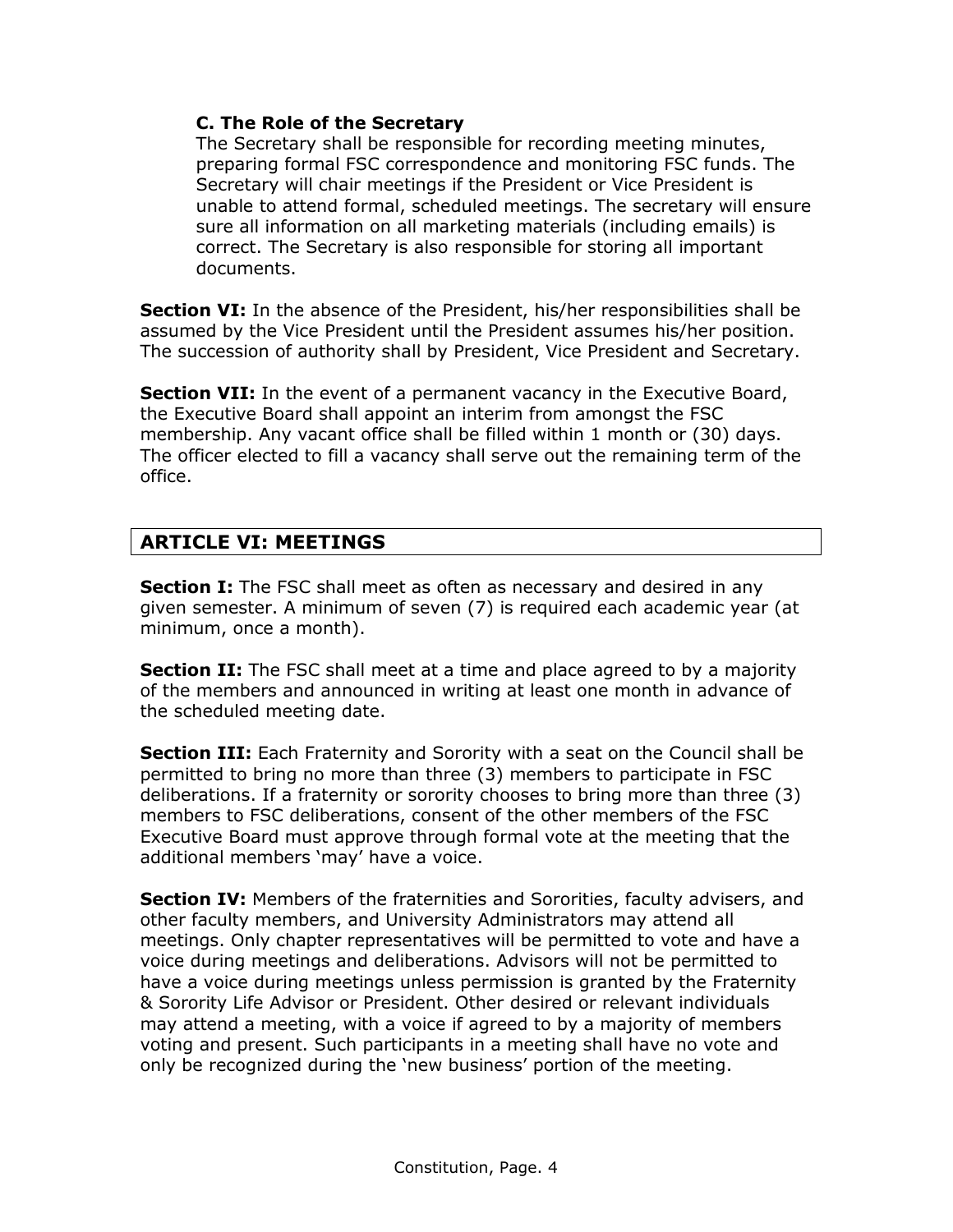**Section V: Meeting Structure**. The FSC will utilize a variety of meeting formats based on the agenda and needs of any particular meeting.

#### **a. Standard Meetings**

Standard meetings shall operate under Robert's Rules and chaired by the President. All meetings shall include approval of minutes and reports. In addition, each meeting shall include Advisor, Executive Board, Organization and Committee updates.

#### **b. Special Meetings**

The FSC President may call and organize Special Meetings that shall follow Robert's Rules.

**Section VI: Required Participation.** Each fraternity or sorority is required to send a representative from their organization to all FSC meetings. In the event that the FSC representative is unable to attend the meeting, then the FSC representative is responsible for finding an alternate. The FSC representative must notify the President and FSC Advisor a minimum of twenty-four (24) hours in advance regarding absence and submit the name of the alternate. Organizations that fail to have a representative at meetings risk having their status as a recognized fraternity or sorority terminated.

**Section VII. Attire.** The attire for FSC meetings is business casual. FSC Representatives dressed inappropriately will be dismissed from the meeting. Dismissal will be counted as an absence.

# **ARTICLE VII: COMMITTEE FRAMEWORK**

The FSC shall establish committees to effectively promote reasonable action and communication. These committees will meet whenever necessary to conduct the business assigned to them. The committees will be encouraged to submit resolutions and actions plans to the FSC for approval. The FSC President shall have the authority to establish standing committees and ad hoc committees. He/she shall also appoint membership to committees as deemed expedient and appropriate.

Committees will be established as follows:

#### **Section I: Standing Committees**

The FSC President shall establish Standing Committees. Standing Committees will continue for an unspecified amount of time. Standing Committees may be formed or disbanded by the FSC President or by three fourths (3/4) general body majority vote.

Committees to be formed are the following: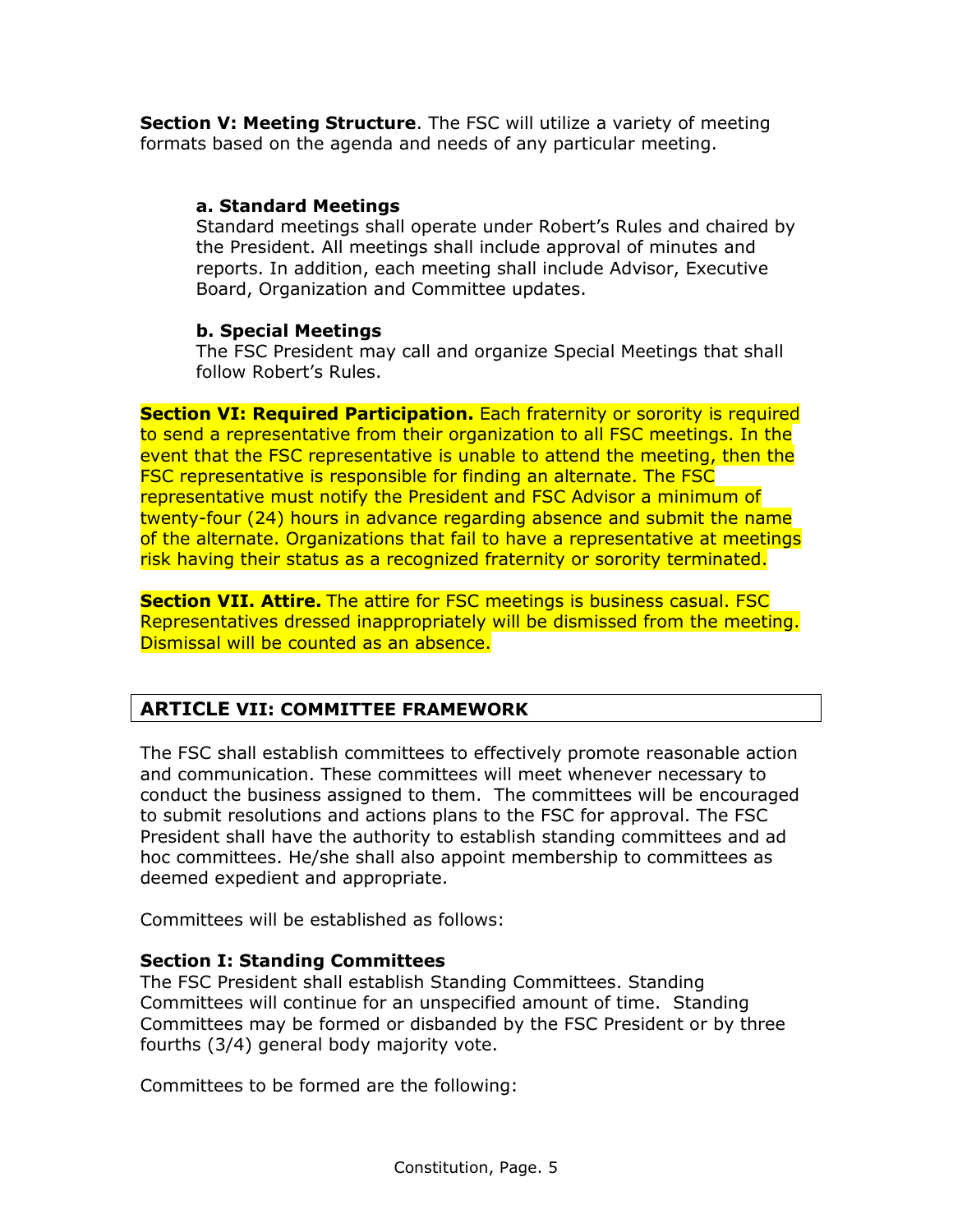1. **Council Governance:** The committee will review the FSC Constitution no less than once (1) a year (annually) in order to suggest revisions, updates and corrections. This committee will also work to encourage participation from all fraternities and sororities, and suggest enforcement of any rules or guidelines established by FSC resolution. The committee will also address issues relating to security and safety within recognized campus chapters.

2. **Programming and Recruitment:** The committee will oversee FSC expansion (adding additional organizations) and FSC programming (i.e. FSC Week, FSC forums, etc). The committee will also be responsible for addressing issues relating to the process of assimilating new members into Chapters, offering suggestions and advice to ensure effective education relating to hazing, university policies and mandates and Campus Life rules and regulations.

3. **Judicial Board:** The committee will investigate issues and suggest actions or remedies when appropriate. This committee will make formal recommendations to the Fraternity & Sorority Life advisor concerning violations committed by a recognized Fraternity or Sorority. This committee will hold no jurisdiction and will only be permitted to issue a formal recommendation when solicited by the University.

### **Section II: Ad-Hoc Committees**

Ad Hoc Committees shall only be created by the FSC President for a limited time period. The FSC President shall appoint members to ad hoc committees as deemed appropriate. Ad Hoc Committees will focus on a very specific issue or topic and report back to the GC with suggested actions and/or resolutions.

# **ARTICLE VIII: BY-LAWS**

The FSC may adopt By-Laws at any regularly scheduled meeting by a two-thirds' (2/3) vote. In order for a by-law to be voted on during a meeting, the FSC President must submit the proposed change to FSC voting members no less than seven (7) days before the next general meeting.

### **Bylaws of the Clayton State University Fraternity and Sorority Council (Last revised, September, 2011)**

Section I: Chapter Participation

1. Each organization must have a minimum of one (1) member present at each FSC activity, event or program.

2. In the event an organization cannot have a minimum of one (1) member present, a notice must be formally submitted to the President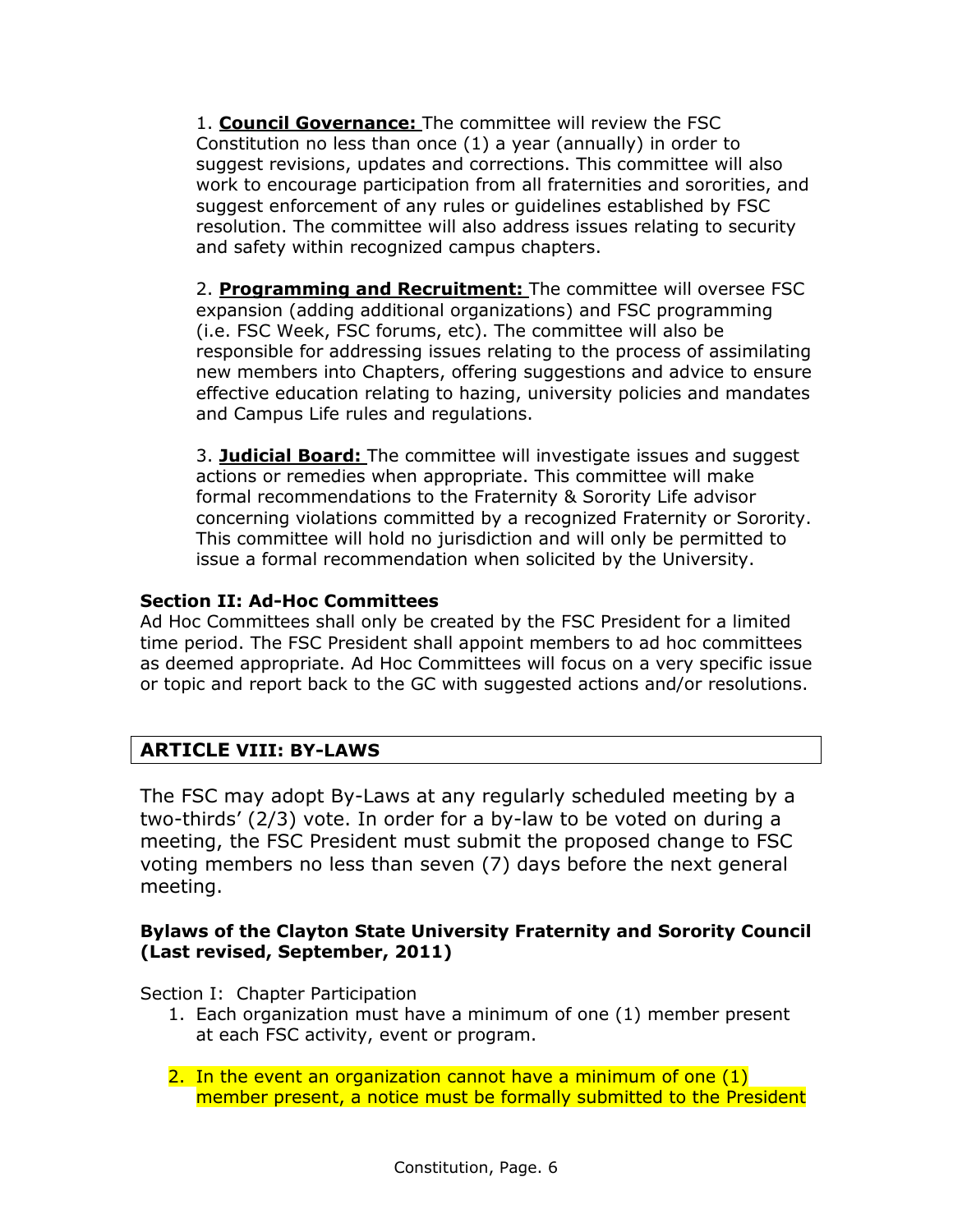and FSC Advisor a minimum of twenty-four (24) hours in advance. Documentation must be provided regarding absence.

#### Section II: Violation of Chapter Participation

|                               | 1. A violation of the Chapter Participation clause will have the following                                                                                                                                                                                    |
|-------------------------------|---------------------------------------------------------------------------------------------------------------------------------------------------------------------------------------------------------------------------------------------------------------|
| repercussions:                |                                                                                                                                                                                                                                                               |
| a. 1 <sup>st</sup> violation: | Written and verbal warning to FSC<br>Representative, Chapter President and<br><b>Chapter Advisor.</b>                                                                                                                                                         |
| b. 2 <sup>nd</sup> violation: | Twenty-Five Dollar (\$25.00) fine. Email<br>notification sent to FSC Representative,<br><b>Chapter President and Chapter Advisor.</b><br>Notification will also be placed in chapter<br>mailboxes. Funds will be applied to FSC<br>agency account.            |
| c. 3 <sup>rd</sup> violation: | <b>Five Month Suspension</b>                                                                                                                                                                                                                                  |
|                               | <b>Suspension Defined:</b><br>i. Cancellation of all pending space<br>requests, probates/new member<br>inductions, campus social programs,<br>campus academic programs, campus<br>service projects and philanthropies,<br>and step show/stroll participation. |
|                               | ii. Suspension does not include official<br>chapter meetings.                                                                                                                                                                                                 |
|                               | Organizations can "buy back" into full<br>iii.<br>FSC standing with \$250.00, which will<br>be applied to the FSC agency account.                                                                                                                             |
|                               | iv. If violation takes place at the end or in<br>the middle of a semester, suspension<br>will roll over to the next semester.                                                                                                                                 |
| d. 4 <sup>th</sup> violation: | Meeting with FSC Advisor; suspension up to<br>one (1) year.                                                                                                                                                                                                   |

Section III: Official Chapter Week

1. Chapters are not permitted to host formal activities, events or programs during another Chapter's Official Week.